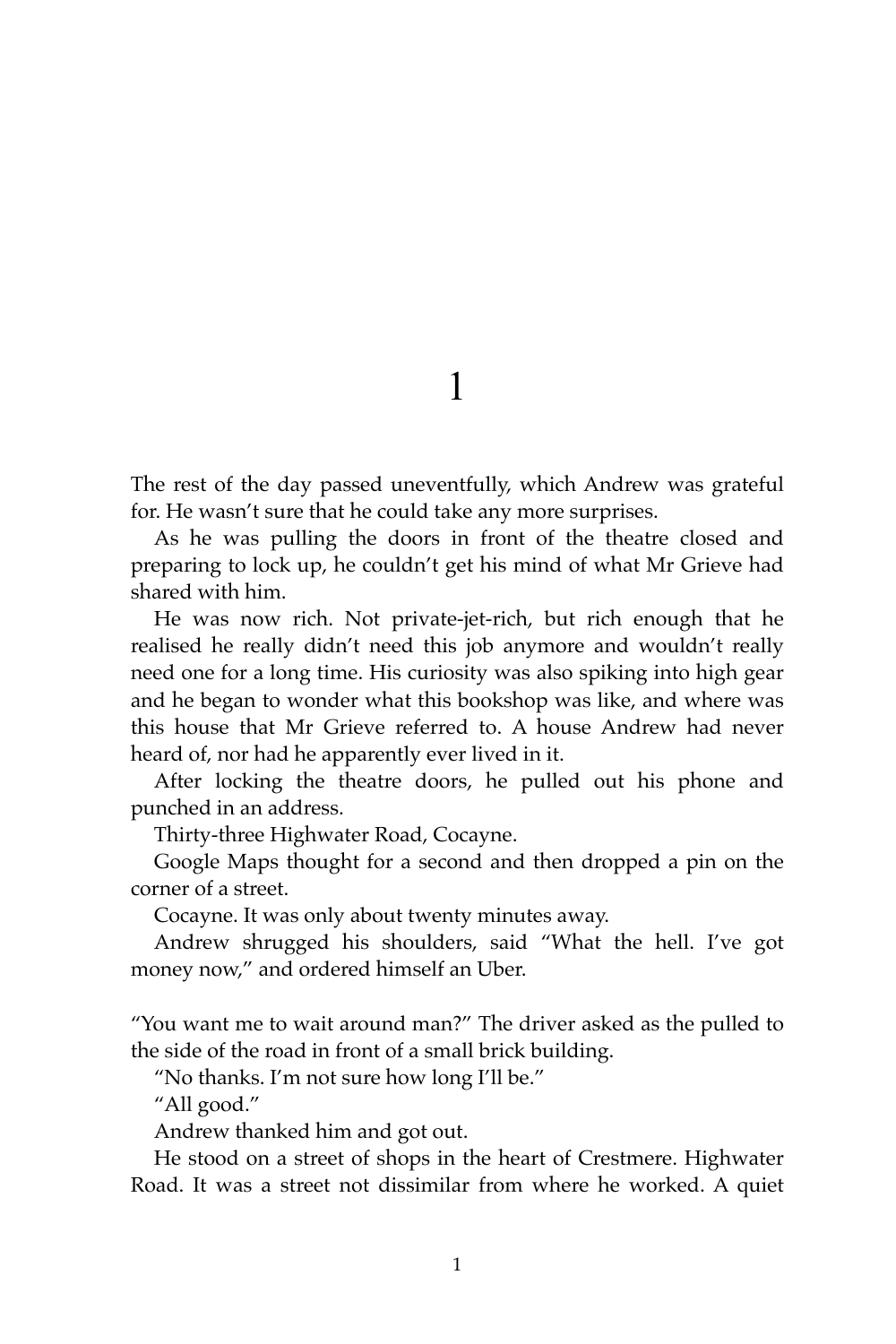suburb centred around a line of shops. However, it wasn't too far from the beach, so further down the street Andrew could see a restaurants with tables on the pavement, ready for the dinner crowds that would likely be out on a clear night like tonight looked to being.

He didn't think he'd really ever been here before. He'd passed through perhaps, but when you lived in a sprawling city like Auckland, you didn't get to every suburb.

He was on the quieter end of the street. Across the road a small park sat where some mother's sat waiting for their toddlers. Some teenagers stood at a bus stop a few feet away, one boy, maybe thirteen sat against a tree a few feet away from them. Blonde hair. Andrew swallowed and turned away.

The building was a small, single storey brick building. At some point it had probably been a house built some time around the eighties. It sat between a bakery, *Cocayne's Bites* and a daycare centre. There was nothing remarkable about it. A single driveway led down the side, probably to a back carpark. It sat a few feet off the footpath, where a small rock garden had been displayed. A red plastic awning sheltered the green front door and around the edge of the awning letter swirled in faded paint.

*The Bindery.*

Cute, Andrew thought.

*My bindery*, was his next thought.

For a building that hadn't been in use for years, it looked like it was looked after. Andrew quickly did the math in his head. It would have been approximately XXX years and surprisingly there was no flaking paint, no boarded or broken windows. No weeds growing through the rock garden. Everything looked neat and tidy as though someone had just locked up and left.

But, he knew they hadn't. Mr Grieve said it had been closed since his father passed.

Perhaps the law firm had hired someone to look after it over the years.

With an unexpected hesitation Andrew pulled out the key he'd been given and approached the front door. He felt as though he were trespassing, which was stupid. His father was long dead, and the building now belonged to him.

But, the feeling remained as he put the key in the lock. It slid in and turned easily. He had thought the door might give him some trouble after so many years out of use, but it swung open quietly, as though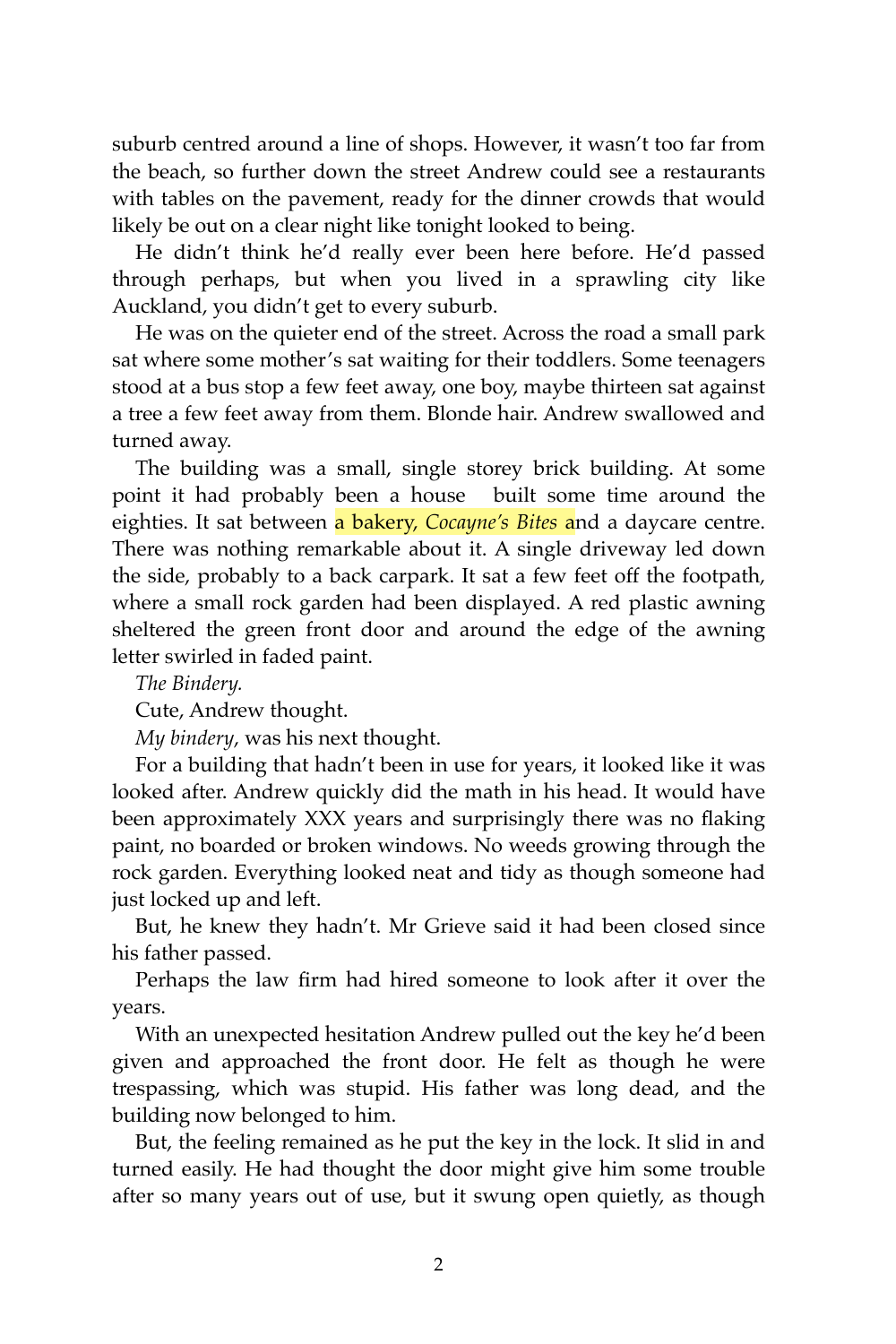welcoming him. He stepped inside.

The first thing he noticed was the smell. A cloud of books and pages unturned greeted him. And something else, underneath it all. Incense perhaps. Which would have been strange considering no one had been here for years.

Perhaps the cleaners? Because that was the second thing he noticed. The shop was clean. The wooden floors were polished with no evidence of dust or the smell of mustiness.

The entrance opened onto the shop where chest-high shelves slanted away from him two deep. A table was set up in the centre with a 'New Releases' sign hanging above it from the ceiling.

Not so new now, he thought to himself.

To his right was a reading nook, placed below one of the front windows. Two comfortable leather armchairs were nestled against a small coffee table. Against the walls of the room were floor to ceiling bookshelves, neat little signs fastened to the top to indicate genres and topics. Directly ahead, beyond the shelves and placed at the back of the room facing the front door was a cashier's desk.

It was a small, welcoming space. A booklover's bookshop. Not the larger chain-store style bookshop which had also been infiltrated by stationary supplies and novelty gifts and children's toys, but a place where people who loved books could come and browse and sit and read and revel in the written word.

At least, that's what Andrew imagined. He had never really been much of a reader himself, instead preferring to throw on a movie or pull out the latest game. But, he could appreciate what this space was offering a world that had become too busy, and as he stood there in the quiet it was as though he felt the room settling itself upon him, a comfortable warm coat that he had forgotten but now felt so familiar.

Which was strange of course, because Andrew was quite certain he had never been in this room, or in this building, in his life. And that raised a whole host of questions.

He turned and saw a light switch to his left. He switched on and, surprisingly the lights, two large iron chandelier affairs, sprang to life, bathing the room in a bright glow, not too harsh, but bright enough for comfortable reading.

He walked around he room, trailing his fingers over the books and,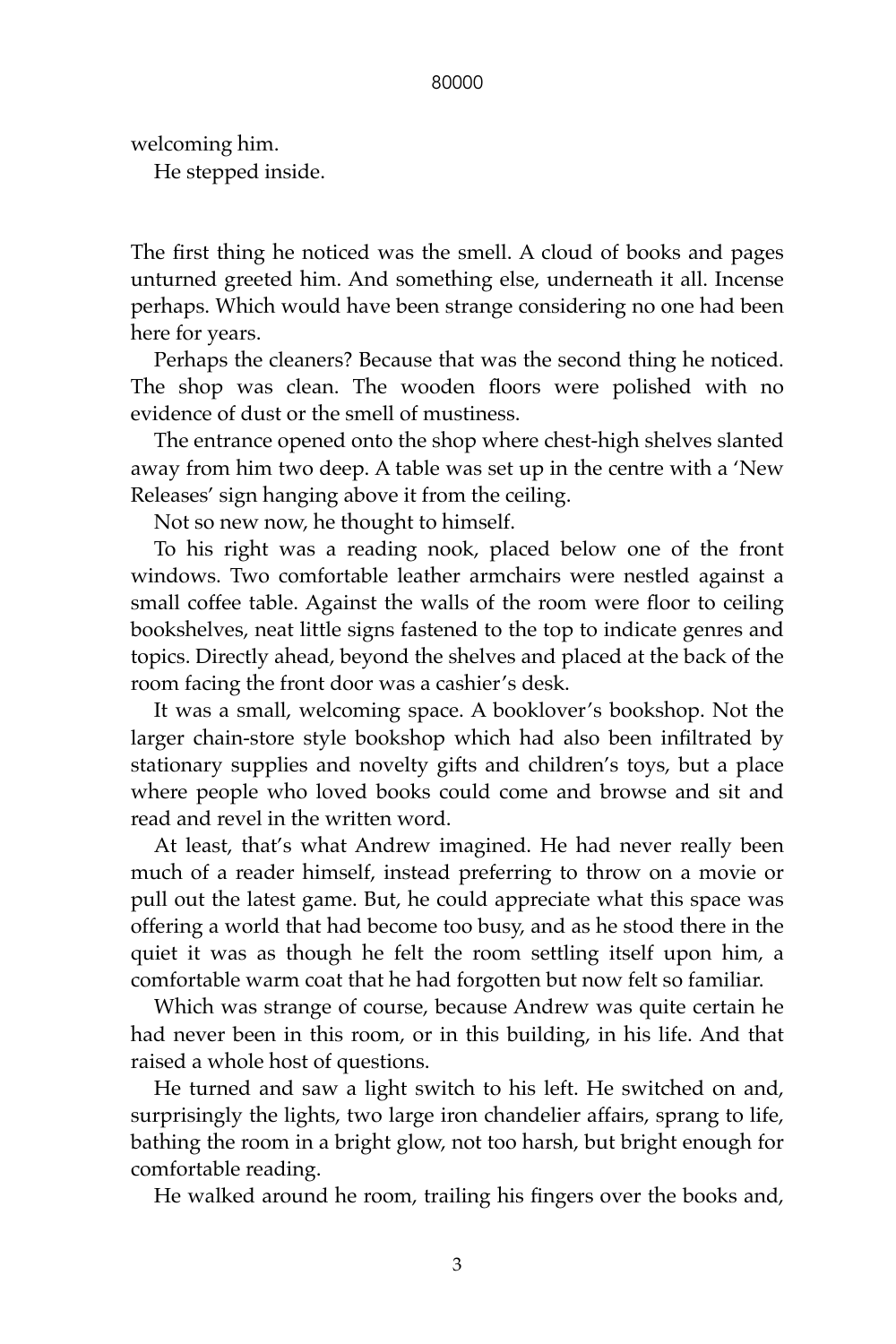as suspected, there was no dust. He pulled out a few. The covers and spines were in good condition, no sign of fading that he could see, and the pages had not yellowed.

It was as though this little shop had been placed in a state of stasis for the past thirteen years, its own little world, untouched by the passing of time beyond its doors.

As he walked around the room, questions ran through Andrew's mind. Why had he not known about this place? Why did his parents tell them his father sold insurance? It's not like owning a bookshop was a terrible secret. He felt cheated of a part of his father's life, a life he had only shared a few years with before his mother - Andrew stopped there. Even though it had been many years, he still struggled to face his family history.

He came to the small cashiers desk. Some books were stacked on it, as though waiting for a customer. It was like the owner had just stepped away and would return any second. An old style CT computer monitor took up nearly half the desk, sitting on top of its equally large CPU box. He went around the desk and sat in the seat.

It was comfortable. It fit him. He looked at the room from the new perspective. He had a clear view of the front door from here, and the bookshelves to either side were angled so that he could look down their length.

Idly he pulled open the desk draws to his right. They were filled with the usual detritus that such draws collected. Push pins, paper clips, rubber bands, some old receipts, a pile of order forms, a brass key on a Mickey Mouse key chain. He spun around in the chair. His father's chair. It was an odd sensation, to be sitting where he imagined his father had once sat. Perhaps every day. Watching customers come and go, going about his work, living a life that for some reason he had chosen to keep from his son.

Anger bubbled in his gut. More things that had been kept from him, taken away from him.

He pushed the thoughts aside. They'd only lead to one of his dark moods, which would in turn lead to looking for some liquid relief. And today, he was just too curious to let that happen.

He stopped his spin and stood up. There was a door behind him. There was more to explore.

The door opened onto a small storage space combined with a kitchenette. This area was much less organised than the front of the shop. Boxes were stacked against the walls sharing the space with two